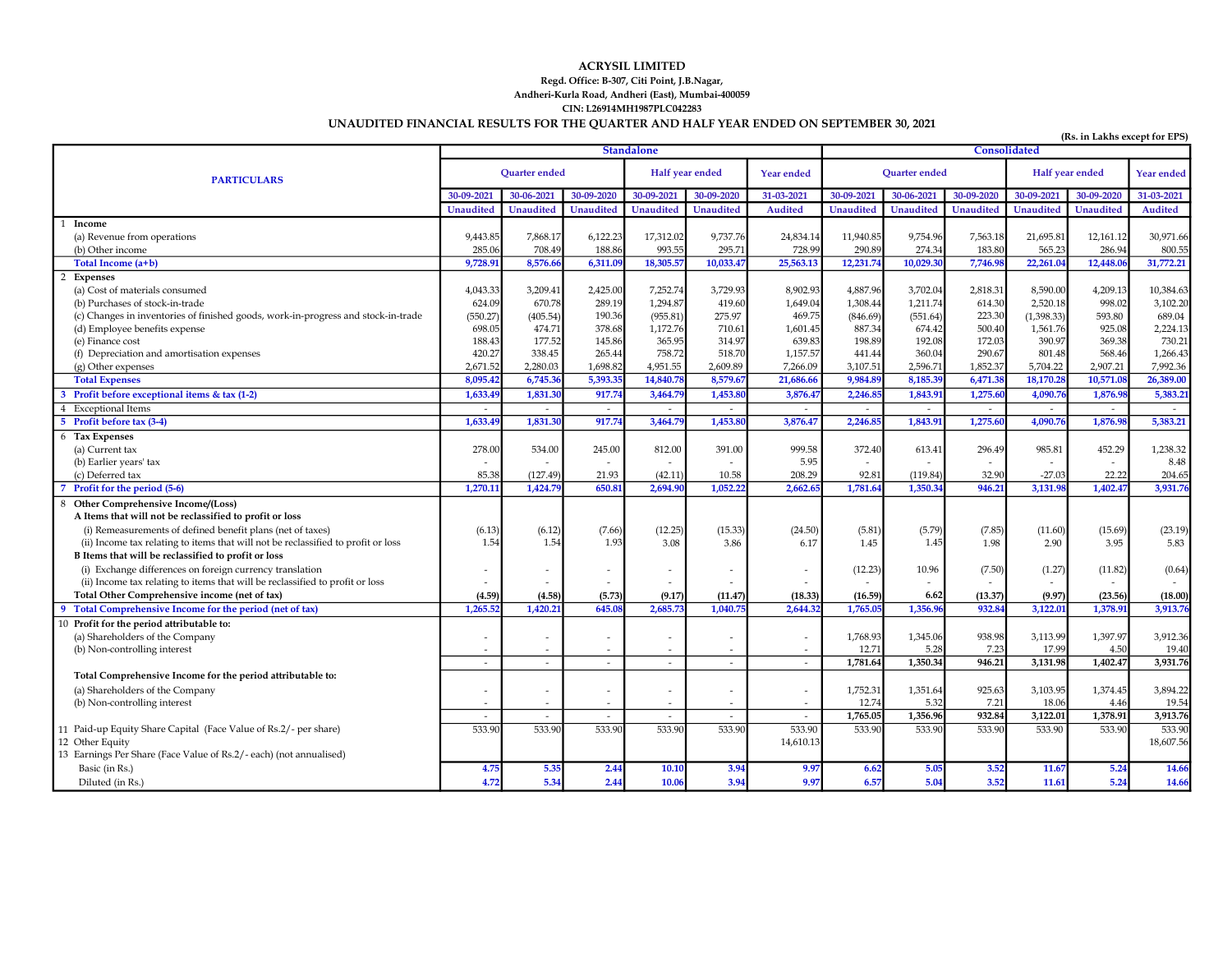#### NOTES

- 1 The above Unaudited Financial Results for the quarter ended September 30, 2021 have been reviewed by the Audit Committee and approved by the Board of Directors at its meeting held on November 11, 2021. The statutory auditors have carried out the limited review of the above results.
- 2 Employee benefits expense for the current quarter include Employee Stock Options (ESOP) Compensation Cost of Rs.98.49 Lakhs and Rs.122.35 Lakhs in the Standalone and Consolidated Financial Results respectively.
- 3 Due to the 2nd wave of COVID-19 pandemic and subsequent restrictions imposed by the Government, the capacity utilisation of manufacturing plants was impacted during the previous quarter ended June 30, 2021. However, the plant's capacity utilization increased optimally in the current quarter ended September 30, 2021. The Company will continue to evaluate the pandemic related uncertainty on business and economic conditions and update its assessment accordingly.
- 4 The Company has identified Kitchen & Bath Products Business as its only primary reportable segment in accordance with the requirements of Ind AS 108 Operating Segments. Accordingly, no separate segment information has been provided.
- 5 The previous period figures have been regrouped/ reclassified, wherever necessary, to correspond with those of the current period.

 By Order of the Board For Acrysil Limited CHIRAG A DISENSION CONDUCTER PARENT PAREKH Digitally signed by CHIRAG A PAREKH 90453b0a49be7a4e8c7efb3852728c56fcd, postalCode=364002, st=GUJARAT, serialNumber=e5c41869fb8a931116ef53271 d17b934de0304936977764bc247f345ac117 aae, cn=CHIRAG A PAREKH Date: 2021.11.11 12:40:28 +05'30'

Place: Washington DC, USA CHIRAG A. PAREKH Date: November 11, 2021 CHAIRMAN & MANAGING DIRECTOR (DIN: 00298807)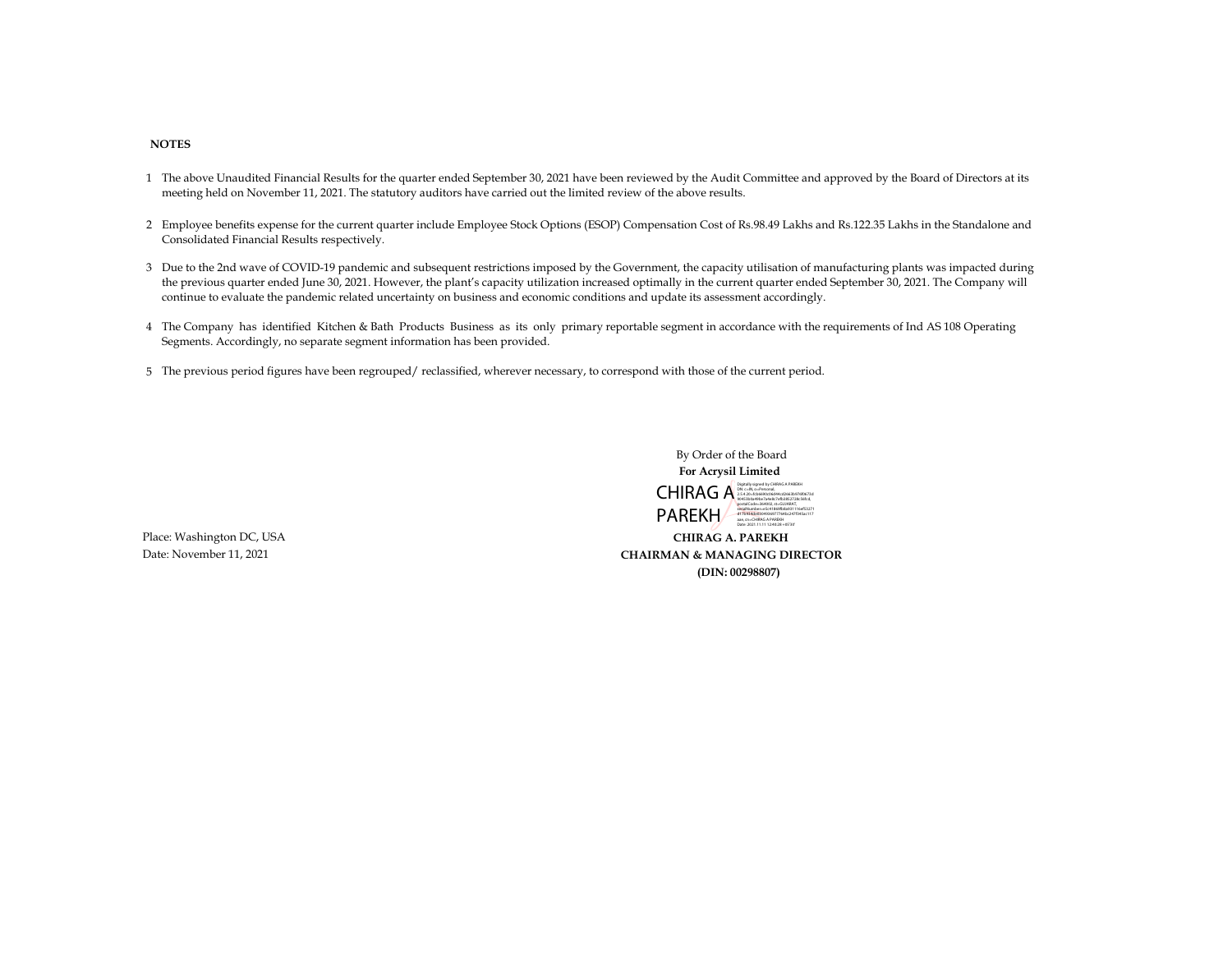| <b>STATEMENT OF ASSETS &amp; LIABILITIES</b>                                  |                   |                   |                     | (Rs. in Lakhs)      |
|-------------------------------------------------------------------------------|-------------------|-------------------|---------------------|---------------------|
|                                                                               | <b>STANDALONE</b> | <b>STANDALONE</b> | <b>CONSOLIDATED</b> | <b>CONSOLIDATED</b> |
| Particulars                                                                   | As at             | As at             | As at               | As at               |
|                                                                               | 30.09.2021        | 31.03.2021        | 30.09.2021          | 31.03.2021          |
|                                                                               | (Unaudited)       | (Audited)         | (Unaudited)         | (Audited)           |
| (I) ASSETS                                                                    |                   |                   |                     |                     |
| (1) Non-Current Assets                                                        |                   |                   |                     |                     |
| (a) Property, Plant and Equipment                                             | 11,399.89         | 10,485.88         | 13,107.36           | 12,117.99           |
| (b) Right to use of assets                                                    | 815.28            | 495.15            | 815.28              | 495.16              |
| (c) Capital Work-in-Progress                                                  | 2,138.28          | 968.39            | 2,255.04            | 1,001.32            |
| (d) Goodwill<br>(e) Other Intangible assets                                   |                   |                   | 2,391.77<br>179.36  | 2,391.77<br>185.45  |
| (f) Financial Assets                                                          | 176.89            | 182.98            |                     |                     |
| (i) Investments                                                               | 1,654.74          | 1,407.51          |                     |                     |
| (ii) Loans                                                                    | 251.77            | 242.98            |                     |                     |
| (iii) Other Non-current Financial Assets                                      | 122.54            | 115.96            | 126.78              | 122.95              |
| (g) Other Non-current Assets                                                  | 962.25            | 663.10            | 1,111.38            | 714.68              |
| <b>Total Non-Current Assets</b>                                               | 17,521.64         | 14,561.95         | 19,986.97           | 17,029.32           |
| (2) Current Assets                                                            |                   |                   |                     |                     |
| (a) Inventories                                                               | 5,070.69          | 3,897.56          | 7,092.84            | 5,455.10            |
| (b) Financial Assets                                                          |                   |                   |                     |                     |
| (i) Trade receivables                                                         | 6,337.49          | 6,085.19          | 9,404.84            | 8,302.13            |
| (ii) Cash and cash equivalents                                                | 405.07            | 230.33            | 860.90              | 773.53              |
| (iii) Bank balances other than (ii) above                                     | 371.81            | 1,225.53          | 387.83              | 1,239.55            |
| (iv) Loans                                                                    | 13.08             | 10.89             | 14.69               | 13.23               |
| (v) Other Current Financial Assets                                            | 1,531.93          | 1,730.67          | 1,535.85            | 1,732.45            |
| (vi) Current Tax Assets (net)                                                 | 3,637.48          | 2,853.28          | 3,704.40            | 2,901.77            |
| (c) Other Current Assets                                                      | 2,075.97          | 1,593.32          | 2,431.60            | 1,670.44            |
| <b>Total Current Assets</b><br><b>TOTAL ASSETS</b>                            | 19,443.52         | 17,626.77         | 25,432.95           | 22,088.20           |
| (II) EQUITY AND LIABILITIES                                                   | 36,965.16         | 32,188.72         | 45,419.92           | 39,117.52           |
| (1) Equity                                                                    |                   |                   |                     |                     |
| (a) Equity Share capital                                                      | 533.90            | 533.90            | 533.90              | 533.90              |
| (b) Other Equity                                                              | 17,153.71         | 14,610.13         | 21,588.15           | 18,607.56           |
| Equity attributable to equity holders of the Parent                           | 17,687.61         | 15,144.03         | 22,122.05           | 19,141.46           |
| Non-controlling interests                                                     |                   |                   | 292.82              | 256.00              |
| <b>Total Equity</b>                                                           | 17,687.61         | 15,144.03         | 22,414.87           | 19,397.46           |
|                                                                               |                   |                   |                     |                     |
| (2) LIABILITIES                                                               |                   |                   |                     |                     |
| 1. Non-Current Liabilities                                                    |                   |                   |                     |                     |
| (a) Financial Liabilities                                                     |                   |                   |                     |                     |
| (i) Borrowings                                                                | 2,178.63          | 1.620.69          | 2.675.69            | 2,170.64            |
| (ii) Lease liabilities                                                        | 656.41            | 458.33            | 656.41              | 458.33              |
| (iii) Provisions                                                              | 54.36             | 54.36             | 68.71               | 68.71               |
| (iv) Deferred tax liabilities (Net)                                           | 436.13            | 481.33            | 367.75              | 397.67              |
| Total Non-Current Liabilities                                                 | 3,325.53          | 2,614.71          | 3,768.56            | 3.095.35            |
| 2. Current Liabilities                                                        |                   |                   |                     |                     |
| (a) Financial Liabilities                                                     |                   |                   |                     |                     |
| (i) Borrowings                                                                | 6,931.99          | 7,488.80          | 7,432.83            | 7,958.07            |
| (ii) Trade payables                                                           |                   |                   |                     |                     |
| Total outstanding dues of Micro and Small Enterprises                         | 895.63            | 741.06            | 1,080.75            | 1,024.29            |
| Total outstanding dues of creditors other than Micro and<br>Small Enterprises | 3,345.42          | 2,377.43          | 4,790.93            | 3,153.26            |
| (iii) Other financial liabilities                                             | 337.28            | 309.17            | 420.78              | 324.25              |
| (iv) Lease liabilities                                                        | 201.44            | 97.93             | 201.44              | 97.93               |
| (v) Other current liabilities                                                 | 388.96            | 414.39            | 1,008.00            | 785.62              |
| (vi) Provisions                                                               | 135.47            | 97.37             | 140.47              | 102.88              |
| (vii) Current tax liabilities (net)                                           | 3,715.83          | 2,903.83          | 4,161.29            | 3,178.41            |
| <b>Total Current Liabilities</b>                                              | 15,952.02         | 14,429.98         | 19,236.49           | 16,624.71           |
| <b>Total Liabilities</b>                                                      | 19,277.55         | 17,044.69         | 23,005.05           | 19,720.06           |
| TOTAL EQUITY AND LIABILITIES                                                  | 36,965.16         | 32,188.72         | 45,419.92           | 39,117.52           |

## Note:-

1) Previous period figures have been re-grouped /re-classified whenever necessary, to conform to current period's classification in order to comply with the requirements of the amended Schedule III to the Companies Act, 2013 effective April 1, 2021.

> By Order of the Board For Acrysil Limited

Place: Washington DC, USA CHIRAG A. PAREKH CHAIRMAN & MANAGING DIRECTOR CHIRAG A<br>PAREKH<br>CHIRAG A. PAREK<br>HAIRMAN & MANAGII<br>(DIN: 00298807) PAREKH Digitally signed by CHIMG A PARENH<br>Disk on Ri<sub>v</sub>er (1965)<br>Bolk on Ri<sub>v</sub>er (1965)<br>Bolk on River (1965)<br>Bolk of Michael (1965)<br>Bisk (1964)<br>San River (1966)<br>Disk 2021-11.11 1240:57 +05'30'<br>Davie 2021-11.11 1240:57 +05'30'<br>Dav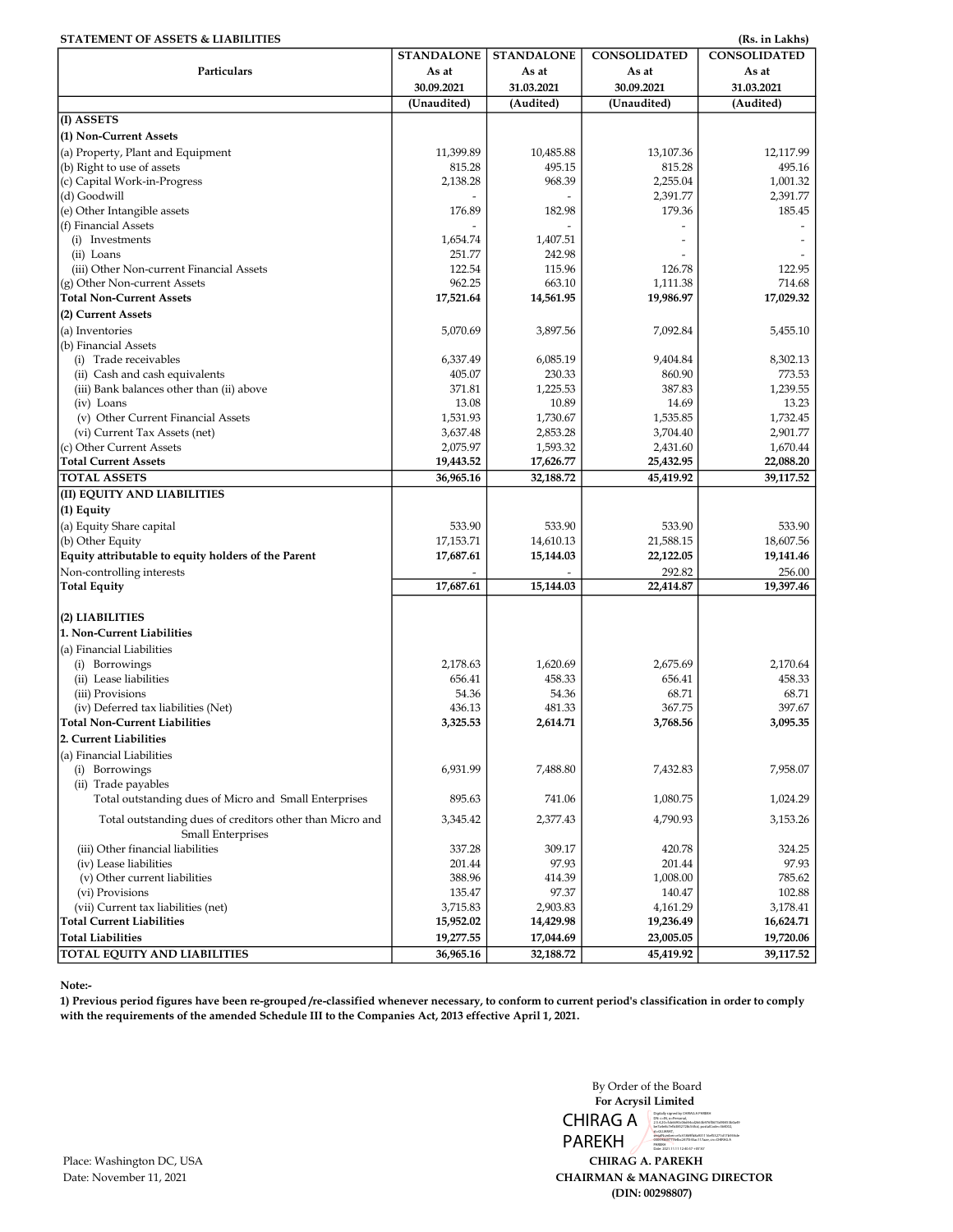# ACRYSIL LIMITED

#### STANDALONE CASH FLOW STATEMENT FOR THE HALF YEAR ENDED ON SEPTEMBER 30, 2021

|   | <b>Particulars</b>                                                |                                       |            |            | (Rs. in lakhs)<br>Half year ended on September 30, 2020 |          |          |  |
|---|-------------------------------------------------------------------|---------------------------------------|------------|------------|---------------------------------------------------------|----------|----------|--|
|   |                                                                   | Half year ended on September 30, 2021 |            |            |                                                         |          |          |  |
|   | A Cash flow from operating activities:<br>Net profit for the year |                                       | 2,694.89   |            |                                                         | 1,052.22 |          |  |
|   | Adjustments for -                                                 |                                       |            |            |                                                         |          |          |  |
|   | Depreciation                                                      | 758.72                                |            |            | 518.70                                                  |          |          |  |
|   | Income tax expenses                                               | 769.89                                |            |            | 401.58                                                  |          |          |  |
|   | Impairment loss recognised on trade receivables                   | (5.35)                                |            |            | 280.64                                                  |          |          |  |
|   | Profit on disposal of property, plant & equipments                | (54.37)                               |            |            | (1.46)                                                  |          |          |  |
|   | <b>ESOP</b> Expenses                                              | 178.21                                |            |            |                                                         |          |          |  |
|   | Interest income                                                   | (44.71)                               |            |            | (82.70)                                                 |          |          |  |
|   | Finance cost                                                      | 365.95                                | 1,968.33   |            | 314.97                                                  | 1,431.72 |          |  |
|   | <b>Operating Profit Before Working Capital Changes</b>            |                                       | 4,663.23   |            |                                                         | 2,483.94 |          |  |
|   | Movements in working capital:                                     |                                       |            |            |                                                         |          |          |  |
|   | Trade and other receivables                                       | 787.93                                |            |            | (525.36)                                                |          |          |  |
|   | Other current and non-current assets                              | (781.79)                              |            |            | (275.14)                                                |          |          |  |
|   | Inventories                                                       | (1, 173.13)                           |            |            | 594.58                                                  |          |          |  |
|   | Provisions                                                        | 25.85                                 |            |            | 11.71                                                   |          |          |  |
|   | Other current and non-current liabilities                         | (25.41)                               |            |            | (15.13)                                                 |          |          |  |
|   | Trade and other payables                                          | 1,123.38                              | (43.18)    |            | (662.19)                                                | (871.53) |          |  |
|   | <b>Cash generated from operations</b>                             |                                       | 4,620.05   |            |                                                         | 1,612.41 |          |  |
|   |                                                                   |                                       |            |            |                                                         |          |          |  |
|   | Income tax paid                                                   | (784.21)                              | (784.21)   |            | (303.82)                                                | (303.82) |          |  |
|   | Net cash generated by operating activities                        |                                       |            | 3,835.84   |                                                         |          | 1,308.59 |  |
| B | Cash flow from investing activities:                              |                                       |            |            |                                                         |          |          |  |
|   | Payment for property, plant and equipments                        |                                       | (3,067.36) |            |                                                         | (729.66) |          |  |
|   | Purchase of investments                                           |                                       | (247.23)   |            |                                                         |          |          |  |
|   | Sale of fproperty, plant and equipments                           |                                       | 400.00     |            |                                                         | 63.11    |          |  |
|   | Interest received                                                 |                                       | 44.71      |            |                                                         | 82.70    |          |  |
|   | Net cash (used in)/generated from investing activities            |                                       |            | (2,869.88) |                                                         |          | (583.85) |  |
| C | Cash flow from financing activities:                              |                                       |            |            |                                                         |          |          |  |
|   | Proceeds from borrowings                                          |                                       | 557.94     |            |                                                         | (64.09)  |          |  |
|   | Repayments of borrowings                                          |                                       | (556.81)   |            |                                                         | (211.88) |          |  |
|   | Interest paid                                                     |                                       | (365.95)   |            |                                                         | (314.97) |          |  |
|   | Repayment of lease liabilities                                    |                                       | (133.34)   |            |                                                         | (77.68)  |          |  |
|   | Dividend paid                                                     |                                       | (293.05)   |            |                                                         |          |          |  |
|   | Net cash used in financing activities                             |                                       |            | (791.21)   |                                                         |          | (668.62) |  |
|   | Net increase in cash and cash equivalents                         |                                       |            | 174.75     |                                                         |          | 56.11    |  |
|   | Cash and cash equivalents as at beginning of the year             |                                       |            | 230.32     |                                                         |          | 133.23   |  |
|   |                                                                   |                                       |            |            |                                                         |          |          |  |
|   | Cash and cash equivalents as at end of the year                   |                                       |            | 405.07     |                                                         |          | 189.34   |  |
|   |                                                                   |                                       |            |            |                                                         |          |          |  |

(DIN: 00298807) CHAIRMAN & MANAGING DIRECTOR CHIRAG A. PAREKH For Acrysil Limited By Order of the Board CHIRAG A Digitally signed by CHIRAG A PAREKH<br>
2.5.4.20=fcb6690c06d44cd2663b976f673d90453b<br>
0a49be7a4e8c7efb3852728c56fcd, PAREKH postalCode=364002, st=GUJARAT,<br>sérialNumber=e5c41869fb8a931116ef53271d17b93<br>4de0304936977764bc247f345ac117aae,<br>cn=CHIRAG A PAREKH<br>Date: 2021.11.11 12:41:18 +05'30'